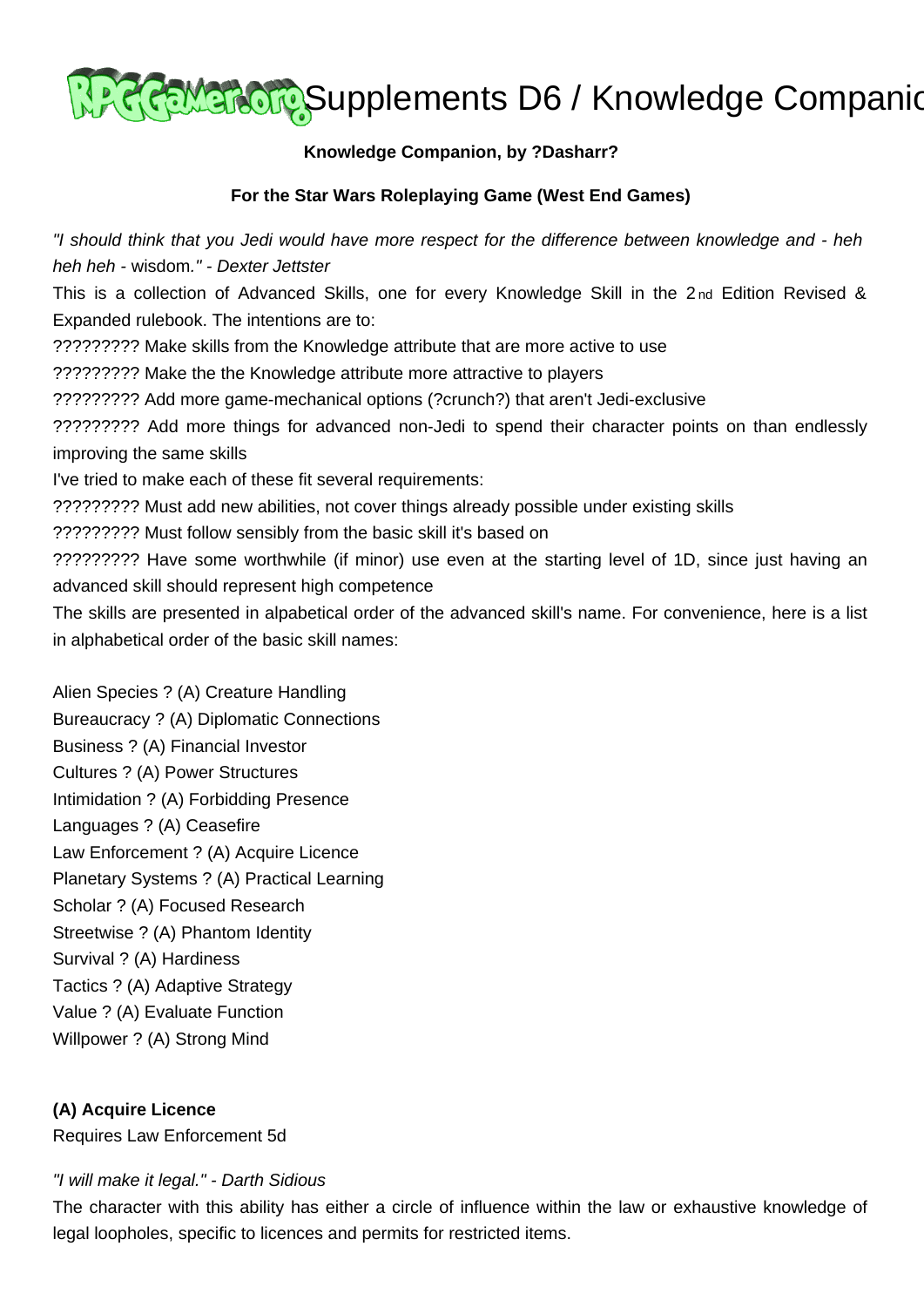The difficulty of the roll to acquire a legal permit for an item depends on the item's legal restriction rating: **Automatic:** Item rated F.

**Very Easy:** Item rated R.

**Easy:** Item rated X, but not especially sensitive.

**Moderate:** Item rated X, and specific to government military (like Stormtrooper armour).

**Difficult:** Item rated X, and advanced or large scale military equipment (like artillery or capital ships)

**Very Difficult:** Item rated X, advanced or large scale equipment specific to government military (like AT-ATs or Star Destroyers)

**Heroic:** Highly sensitive items like weapons of mass destruction, or lightsabers during the reign of the Empire.

The fees and times required are reduced by half. Also note that the skill only grants legal permits for the items, but it doesn't remove any other consequences - repeating blasters still attract attention, and Darth Vader does not care if it's technically legal for you to own a lightsaber.

# **(A) Adaptive Strategy**

Requires Tactics 5d

# "You lose, General Kenobi!" - General Grievous

A character with this skill has a keen tactical awareness, able to skilfully deploy to seize the initiative, and to keep the upper hand by anticipating enemy reactions.

This skill adds its rating to Perception rolls made for initiative in combat. If the character with this skill isn't the one with the highest Perception, then the character with Adaptive Strategy gets to roll as if he had the other character's Perception, plus the Adaptive Strategy bonus.

# **(A) Ceasefire**

Requires Languages 5d

"Careful, Sebulba. He's a big-time outlander. I'd hate to see you diced before we race again." - Anakin **Skvwalker** 

This skill allows the use of body language and vocal cues common among sentients to intervene and prevent a hostile situation escalating to violence.

The skill may be used when combat is about to begin, at any time before the player rolls initiative. It automatically goes before anyone's initiative. Once combat has begun, Ceasefire cannot be used except at the GMs discretion (for instance, if the enemy are losing and may be ready to negotiate) and the difficulty will be one level higher. The difficulty depends on the NPCs motivations in fighting:

**Very Easy:** Reluctant/Defensive. This is the case when the enemies are only fighting because they think they must, and would welcome a reason not to.

**Easy:** Intent. The enemies are resolved to fight, but have no real personal stake beyond their own safety. This is typical of professional soldiers.

**Moderate:** Angry/Hateful. The enemies are out for blood, driven by revenge or some other strong motive.

**Difficult:** Berserk. The enemies are in intense rage (like berserk wookiees) or otherwise almost beyond reason. This is the minimum difficulty to halt a Sith Lord's attack.

While this skill doesn't require fluency in a common language, the difficulty is one level higher if the character cannot communicate in words. Even if Ceasefire is successful, the other party must still be somehow convinced not to attack or hostilities will begin anyway - this skill simply allows for a chance at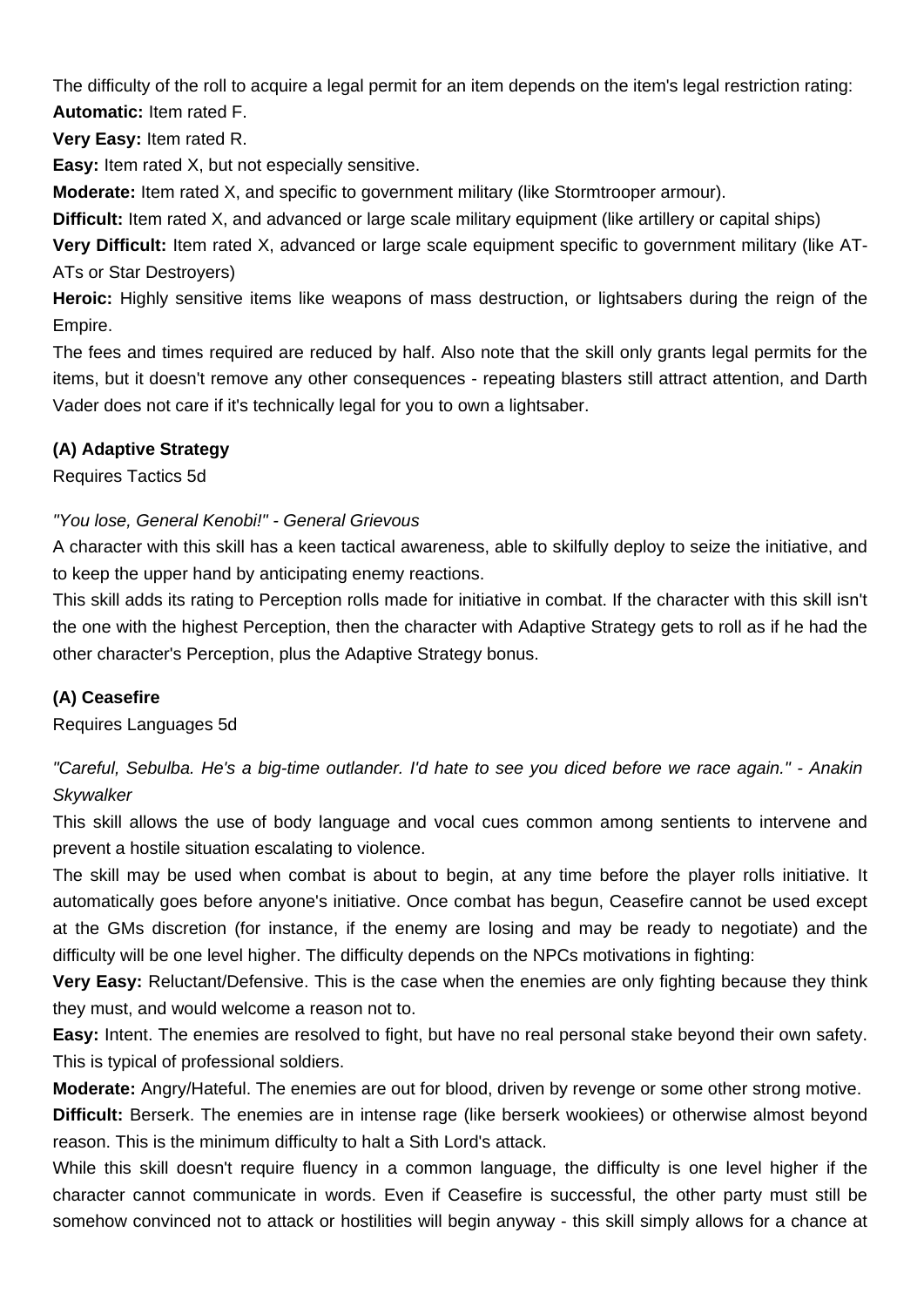a non-violent solution.

#### **(A) Creature Handling**

Requires Alien Species 5d

#### "Let the executions begin." - Poggle the Lesser

A character with this skill can apply knowledge of biology and behaviour to tame and train creatures. Creature Handling checks are made as an opposed check against the creature's Strength attribute, but some creatures will have a higher or lower die code to resist than normal, depending on their temperament. Creature Handling adds it's die code to Alien Species as normal for an advanced skill, but also to Beast Riding.

One use for this skill is to break in a mount. This takes one day and requires a successful Creature Handling check - if failed, it can be retried in another day, unless the Wild Die comes up as a 1. In this case, Creature Handling will not work on that mount. Success at this means that the mount has it's Orneriness rating reduced by the Creature Handling die code (but only for the Creature Handler). If the Orneriness is reduced below 1d, it remains at 1d but the mount will only require Beast Riding rolls to control it in severe cases - for instance, if wounded.

Creature Handling can be used to calm hostile wild creatures. This may be attempted when combat is about to begin, at any time before the player rolls initiative. It automatically goes before anyone's initiative. Once combat has begun, calming cannot be attempted except in exceptional circumstances. The usual opposed roll for Creature Handling applies.

Finally, a Creature Handler can attempt to master a creature so it will obey his commands. Firstly, the Creature handler must calm the creature (even if it isn't actively hostile at first). The training process itself requires another roll. The difficulty depends on the creature's Strength die code:

**Very Easy:** below 3d **Easy:** 3d to 3d+2 **Moderate:** 4d to 4d+2 **Difficult:** 5d to 5d+2 **Very Difficult:** 6d to 6d+2

# **Heroic:** 7d or more

The training process takes a week normally - it can be attempted in a day, but at difficulty level higher. If this roll fails, the creature is untrainable by this character. Success means that the Creature Handler may command the creature with a suite of basic commands: "attack", "follow", "stay", etc. Control of the creature can still be lost, if it's wounded or made to face a creature it recognises as higher in the food chain (similarly to a broken-in mount) - in such a situation, the Creature Handler makes a normal opposed roll to keep control. The consequences for failure are similar to failure on a Beast Riding check.

#### **(A) Diplomatic Connections**

Requires Bureaucracy 5d

"I have word that the Chancellor's ambassadors are with you now, and that you have been commanded to reach a settlement." - Queen Amidala

**Special Note:** A player taking this skill must describe who his contacts are and why they are willing to help him.

This isn't exactly a "skill" - it represents connections within the diplomatic corps of the galactic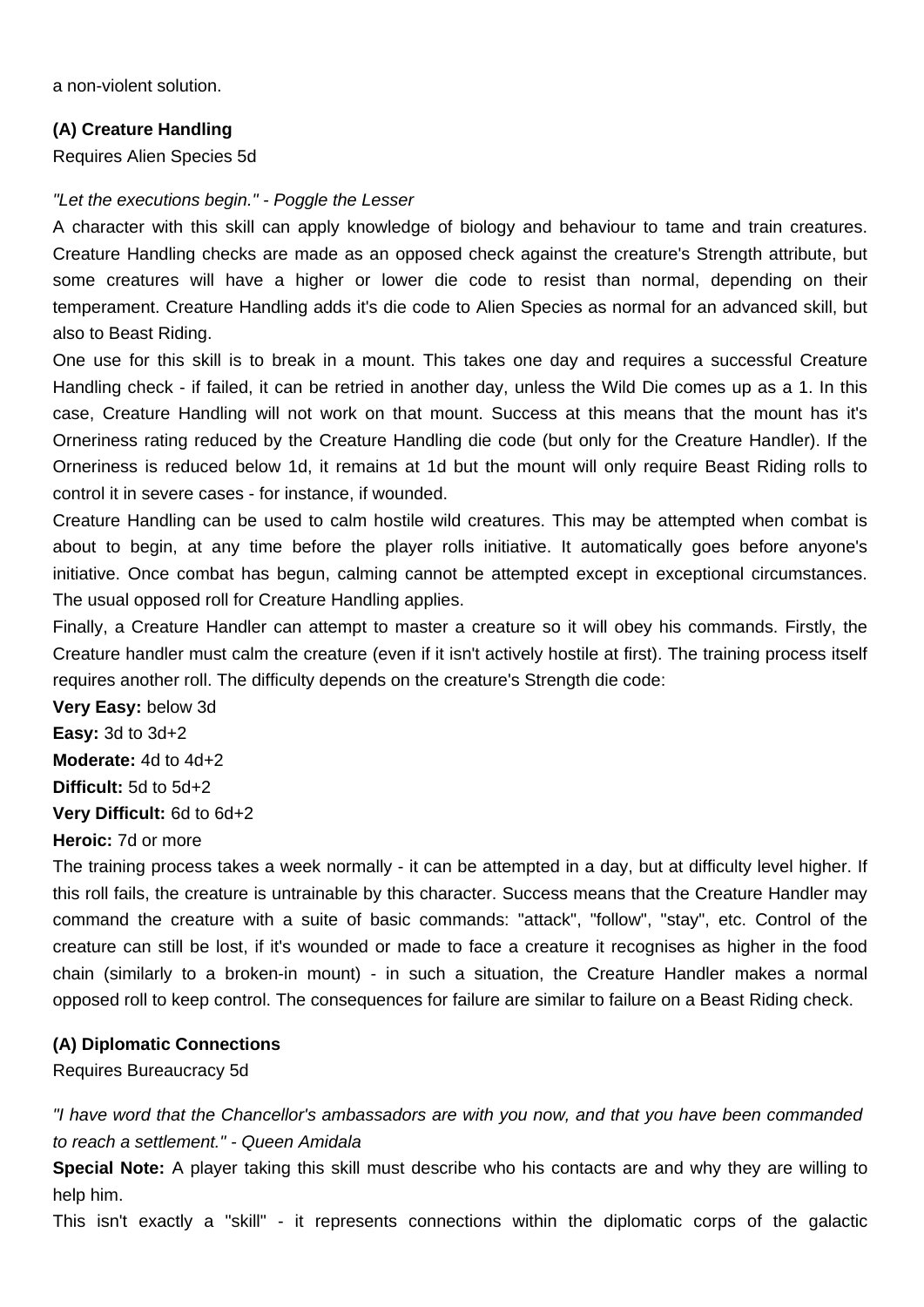government of the era, the power and usefulness dependent on the die code. The difficulty of the roll depends on the extent of the aid that the player requires. Note that the contact(s) have their own goals and responsibilities, so aren't always at the PC's disposal and may sometimes expect aid in return.

**Very Easy:** Introduction (Harmless). This allows the PC to get an introduction or referral to someone who could be useful for a particular situation, but it doesn't automatically make that person friendly or helpful. This is limited to people that a diplomat can afford to be openly involved with (for instance, not a known criminal).

**Easy:** Introduction (Clandestine). This works like the Very Easy result, but the PC can be put in touch with someone from the underworld or otherwise not "respectable".

**Moderate:** Diplomatic Bag. The contact can arrange to have a package transported in a "diplomatic bag" and therefore legally untouchable. This is a major favour - the contact knows that the package is almost certainly illegal or dangerous, otherwise the PC wouldn't need this service - and so the player will owe the contact a big favour in return.

**Difficult:** Diplomatic Immunity. The PC can have the contact do something outright illegal, using diplomatic immunity as a fallback in case he gets caught. This is an extremely large favour to ask, so the PC will be greatly indebted to his contact.

# **(A) Evaluate Function**

Requires Value 5d

"Oh, you know, Master, I couldn't find a speeder that I really liked. With an open cockpit and the right speed capabilities." - Anakin Skywalker

The Value skill allows a character to inspect an item to assess it's performance. With Evaluate Function, a character can estimate some of the specifications of a device just by seeing it. Use of this skill requires an action, and the character must designate a specific detail: for example, Maneuverability or Shields of a ship, or Damage of a blaster. Use of this skill may be disallowed in cases where the characteristic isn't visible (for instance, concealed weapons). This can be tried multiple times (requiring one action each) until a 1 is rolled on the Wild Die, at which point no further details can be evaluated. The difficulty depends on the character's familiarity with the technology:

**Very Easy:** Common technology (TIE fighter, DL-18 blaster pistol), or any kind that the character owns.

**Easy:** Less common technology (Corellian Powersuit, E-Web repeating blaster), or technology the character has once used.

**Moderate:** Rare or unique technology, or non-standard/modified technology like a retrofitted weapon on a stock freighter.

**Difficult:** Technology of a completely unknown kind, like Ssi-ruuk ships powered by captive life-forces.

If the character scores one difficulty level higher than required, he spots an exploitable weakness. This allows a 1d bonus to a single type of roll at Gamemaster discretion. For example, spotting a weakness when evaluating a blaster's damage could improve Dodge against that weapon; spotting a weakness in a vehicle's Hull could improve damage rolls against it.

# **(A) Financial Investor**

Requires Business 5d

"The taxation of trade routes to outlying star systems is in dispute." - opening crawl of The Phantom **Menace** 

A character with this skill is a financial expert, able to profit from buying and selling commodities.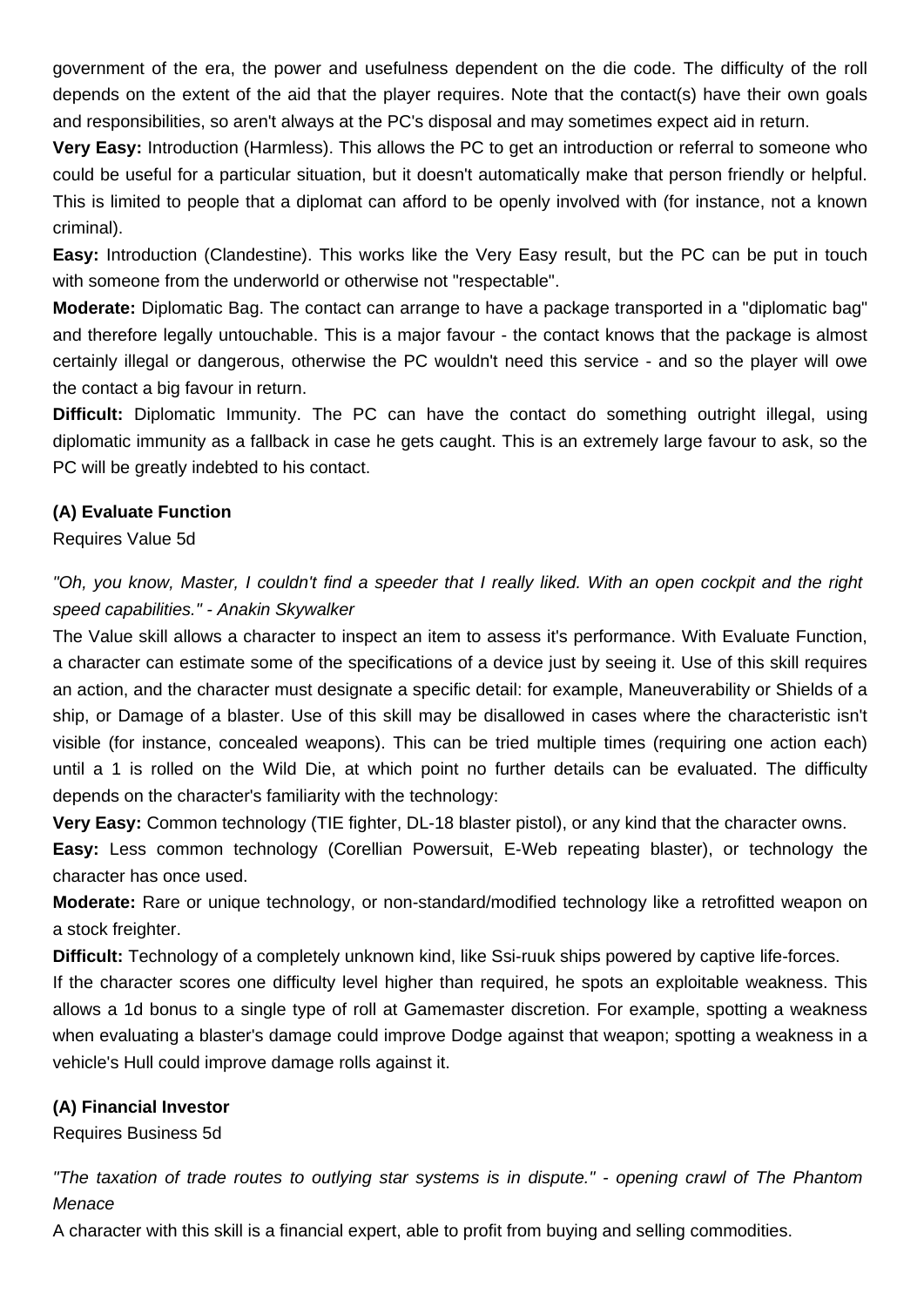**Special Note:** This skill isn't appropriate for all campaigns: if the GM wants to keep the characters poor and struggling, this skill should be off limits.

Between each adventure (possibly more or less often, at the GMs option and depending on the passage of game time), the player may roll this skill to make a profit from the financial markets. The GM then rolls a single Wild Die and compares the result to the player's. If the player rolls higher, the difference, multiplied by 100, is the PC's profit in credits. If the GM rolls higher, the difference, multiplied by 100, is the PC's loss in credits. Investments can go down as well as up! In this case, the player can cover the loss from his available cash on hand (if possible), or lose a pip off the skill for every 100 credits loss unpaid (down to 1d minimum). Failing either, the PC's assets are frozen and he loses access to this skill until the money is paid back.

Higher skill levels allow the player to "raise the stakes" with larger investments and bigger risks. With 2d in the skill, the player can risk 250 credits per point of loss, gaining 200 credits per point if he succeeds. 3d skill allows for a risk of 500 credits per point for 300 credits per point of success, 4d allows for a risk of 800 credits per point for 400 credits per point of success, and 5d or more allows for a risk of 1250 credits per point for 500 credits per point of success. The player may take any level of risk up to the maximum allowed by the skill level, and must of course declare before rolling (the 100 credit stake is the default unless the player declares otherwise).

This skill may also permit the PC to gain legitimate access to a corporation's records or sites if he happens to own a stake in the company. This is handled by a skill roll, with the easiest difficulty (Moderate) for pan-galactics like Industrial Automaton or the Czerka Corporation, up to Heroic or more for small local companies. Larger demands (like gaining access to secure R&D labs) increase the difficulty by at least one level.

#### **(A) Focused Research**

Requires Scholar 5d

#### "If an item doesn't appear in our records, it does not exist." - Jocastu Nu

This skill allows the use of an extensive data source to enhance another skill roll. The researcher requires access to a library or some other information centre. A particularly good one (like the Jedi Archives before Order 66) could add 1d to the Focused Research roll. The Holonet works, but isn't private - getting a 1 on the Wild Die when researching on the Holonet could bring unwanted attention, and PCs are usually up to something they shouldn't be...

The Focused Research skill roll result is added to the other skill roll. The skill to be aided must be one that can reasonably be assisted with research, mostly Knowledge and Technical skills. Blaster or Dodge can't normally be aided with research because the specifics of combat are unpredictable, but an assassin setting up for a single carefully prepared sniper shot in a planned situation might be able to use Focused Research for it. The Focused Research bonus is not cumulative with the normal 1d bonus for "preparing" a skill use.

The time taken for Focused Research is the time that the skill use itself requires, or 1 day, whichever is longer.

#### **(A) Forbidding Presence**

Requires Intimidation 5d

"Master Kenobi, you disappoint me. Yoda holds you in such high esteem. Surely you can do better." -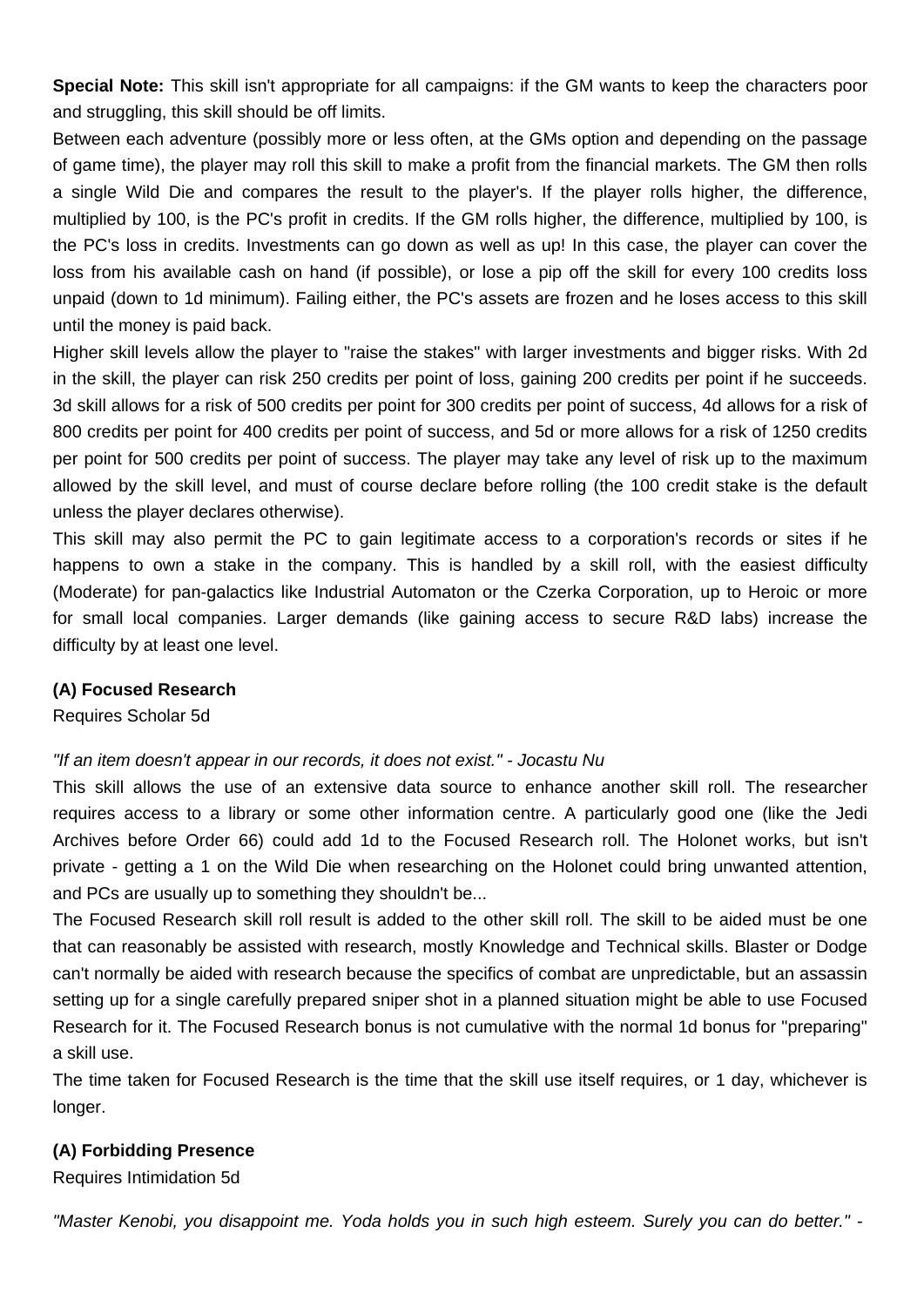# Count Dooku

A character with this ability can unsettle others with his intimidating manner. This can be physical and direct, or subtly disquieting.

The character can exert his presence by rolling this skill versus the Willpower of a single target at the beginning of a confrontation (not necessarily combat). If successful, the number of points it succeeds by is subtracted from all the target's rolls made directly against this character ? social rolls count, as do command rolls made to coordinate others to attack the character, but not defence rolls. The maximum possible penalty is -10. This effect lasts for the duration of the encounter ? at least until the end of the confrontation and the characters are no longer in each other's presence.

# **(A) Hardiness**

# Requires Survival 5d

"I'd be out there with them, but after I lost my leg, I just couldn't ride anymore. Until I heal." Cliegg Lars Veteran survivalists and fringers are often much tougher than they look, with a never-say-die determination that carries them through physical ordeals.

This skill adds its rating to Strength rolls made for natural healing from injury, and to Stamina rolls to resist poison or disease. Hardiness also allows the character a chance to ignore wound penalties, working like the Force Power Control Pain. This costs no actions to "keep up", and is rolled using (A) Hardiness instead of Control (as a free action).

# **(A) Phantom Identity**

Requires Streetwise 5d

"They say Master Sifo-Dyas placed an order for a clone army at the request of the Senate almost ten years ago. I was under the impression he was killed before that. Did the Council ever authorise the creation of a clone army?" - Obi-Wan Kenobi

A character with this skill knows how to keep multiple false identities, and how to work through intermediaries to hide his involvement.

By working through proxies, this character can foil attempts to trace his actions back to him. The difficulty depends on the identity being faked:

**Very Easy:** a living person (cannot choose any individual in particular)

**Easy:** an "empty" fake identity with no supporting evidence

**Moderate:** a fake identity linked to a valid citizenship ID number

**Difficult:** a detailed fake identity linked to a valid citizenship ID number with a vacant address and a reason for being offworld

**Very Difficult:** a fully detailed alternate identity for the character himself, with no connection to his real identity.

If the activity is traced, the trail leads to the fake identity. Whether the tracer stops there depends on how thorough she is and the level of faking - empty identities are easy for a good investigator to see through, and real people actively try to prove their innocence if blamed for illegal activity! If the investigator takes it further, the Phantom Identity skill result is added to her difficulty to follow the trail.

Also, when attempting to lie low and avoid being found (for instance, by bounty hunters), the difficulty to find the character by Investigation or similar skills is raised by a roll of the character's Phantom Identity skill.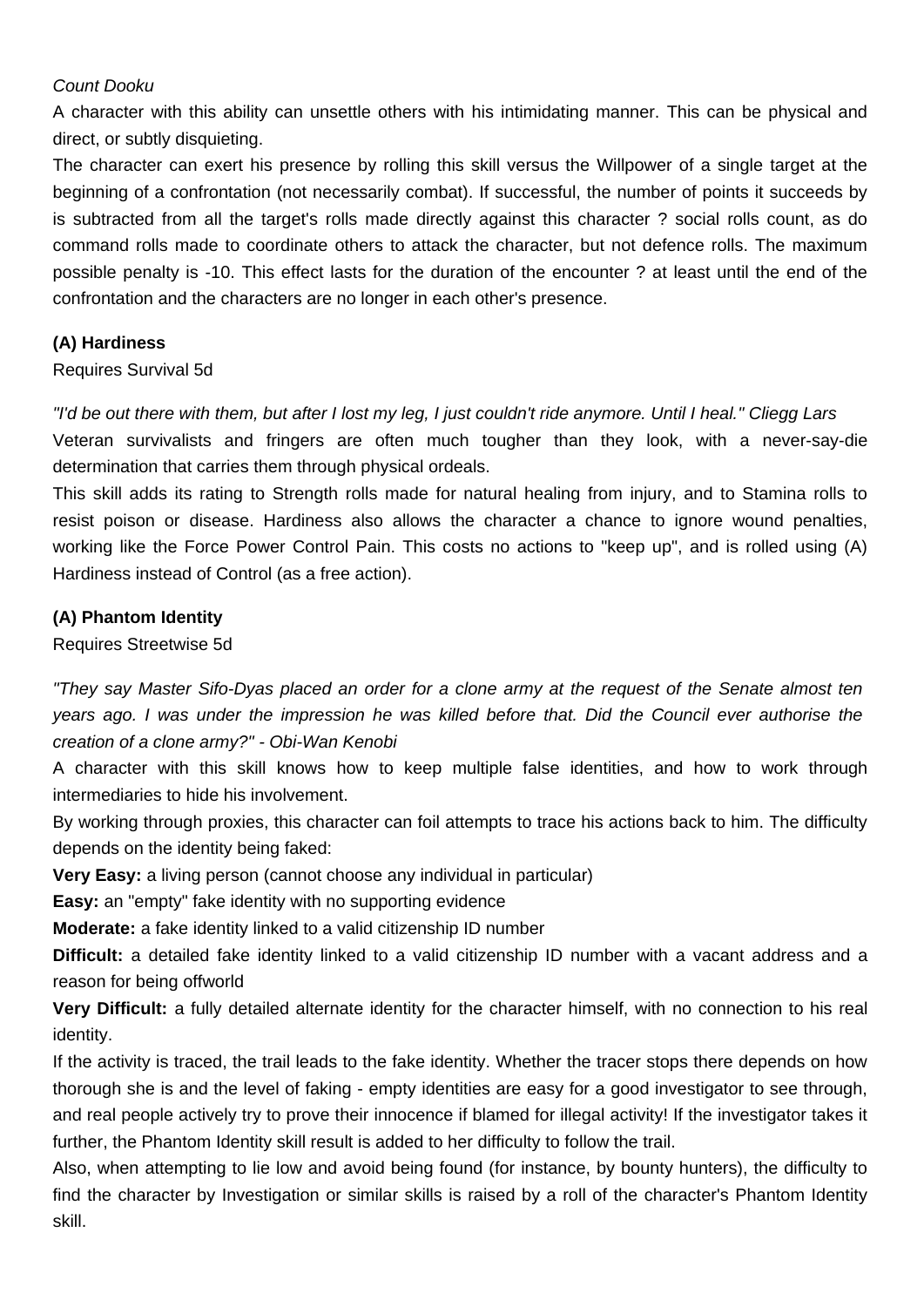#### **(A) Power Structures**

Requires Cultures 5d

"Enter: the bureaucrats. The true rulers of the Republic... and on the payroll of the Trade Federation, I might add. This is where Chancellor Valorum's strength will disappear." - Senator Palpatine

Nearly every sentient society, primitive or sophisticated, has some kind of power structure. A character with this skill can work them out quickly.

A character can make a Power Structures roll to determine who is in charge in a group if it isn't obvious. This can be useful to see who has the most real power (and so would be the perfect ally to win over) even if they're not the official leader, or to spot the squadron leader among hostile starfighters. The difficulty is Very Easy if the one in charge is using their influence, Easy otherwise, or Moderate if they are deliberately trying to seem unremarkable; if they possess (A) Phantom Identity, this adds to the difficulty in the latter case.

This skill can also be used as a type of applied psychology on individuals to "size them up". The player must choose a skill to assess, and on a success, the GM reveals the exact die code to the player. The difficulty depends on the PC's own die code in that skill:

**Very Easy:** 6d or more **Easy:** 5d to 5d+2 **Moderate:** 4d to 4d+2 **Difficult:** 3d to 3d+2 **Very Difficult:** 2d to 2d+2 **Heroic:** less than 2d

This can be tried multiple times (requiring one action each) up to a number of successful uses equal to the PC's number of dice in Power Structures (e.g. 2d+2 Power Structures reveals up to two skill die codes, even if some of the attempts fail).

# **(A) Practical Learning**

# Requires Planetary Systems 5d

?No, no, it's beyond the outer rim. I'd say about, oh, 12 parsecs outside the Rishii Maze. Should be easy to find, even for those droids in your archives.? - Dexter Jettster

Characters with this skill are well-travelled, and have acquired the ability to learn quickly from their experiences and apply their knowledge. This gives opportunities for skills used in play to get free ?Practical? skill gains, that split off from the original base skills similarly to specialisations.

During an adventure, a character with this skill notes down each regular skill that is used (successfully or not), known as ?ticking?. This can be done by placing a tick-mark next to the skill on the character sheet, or noted separately. Multiple uses of a skill grant no additional ticks, and only regular skills (not advanced or Force skills) can be ticked. After the adventure, the character may attempt to increase up to ten ticked skills of their choice for no character point cost. This involves an opposed roll of (A) Practical Learning against the ticked skill; neither skill can be modified for this roll in any way. If the (A) Practical Learning roll is equal or higher, the character gains a free ?Practical? skill pip in that skill; otherwise (if the regular skill roll is higher) there is no benefit. After the chosen ticked skills are rolled for, all ticks are erased for the next adventure. Skills raised in this way should have the previous value kept as-is, with the new value recorded with a (P) before it.

Practical skill gains work exactly like the normal kind of skill gain bought with Character Points, with only